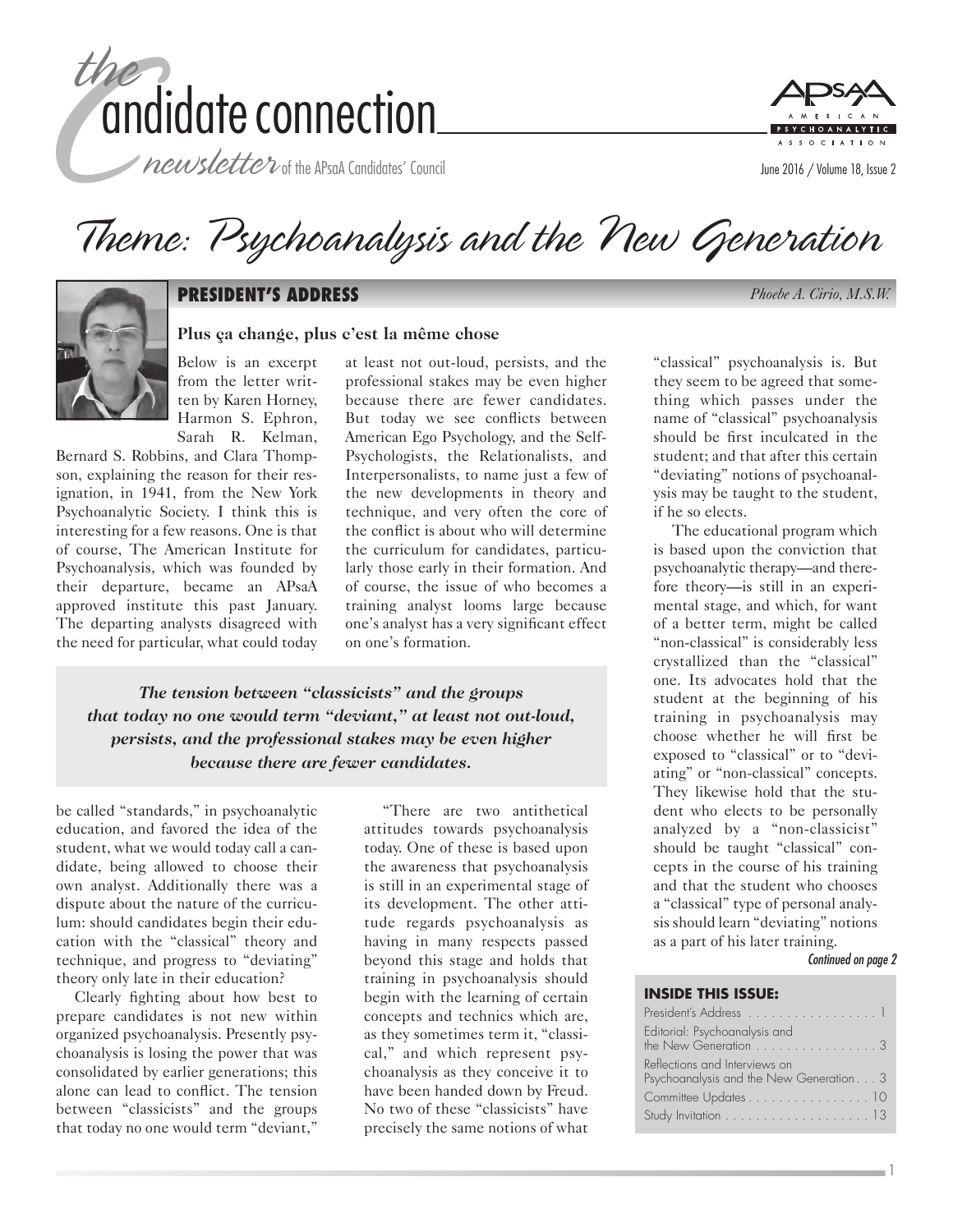#### President's Address *continued from page 1*

Thus while the "classicists" are very positive about what the beginning of psychoanalytic training should be and are willing to enforce this view where they have the power to do so—as in the case of the disqualification of Dr. Karen Horney as a training analyst of the New York Psychoanalytic

Institute—the "non-classicists," realizing that any crystalization of this nature is in the present circumstances premature, are of the opinion that the decision should in each case be left to the individual student." *The American Journal of Psychoanalysis* (1941) 1:9-10.a

#### JOIN US FOR THE CANDIDATES' COUNCIL'S

Spring Soiree

*Hosted by Chicago's Candidates' Association* Friday, June 17, 2016 8:00 PM to 10:00 PM *(following the Ticho Reception)*

Enjoy an evening of Dinner, Wine & Soft Drinks. All candidates and psychotherapy trainees are invited. \$55 per person Eat | Drink | Network

Please RSVP to Gina Shropshire • ginshrop@gmail.com

Checks should be made out and mailed to: 'Candidates Association' Chicago Institute for Psychoanalysis Attn: Vijay Khilinani 122 S. Michigan Ave., 13th Fl., Chicago, IL 60602



*NOTE: Space is limited so it is important to RSVP. Without a reservation, payments of cash or check will be accepted on the day of the party ONLY if space is still available (we cannot accept credit card payments).*

This issue of the Candidate Connection looks at diversity. Psychoanalysts have overwhelmingly been white. There are now many more women, there are also many more openly gay and lesbian analysts, and there is widespread acceptance that one can be gay, lesbian, or female and be a good analyst. But we have not been as successful in recruiting non-white candidates, or serving populations that are not affluent. Our newsletter editors Danielle Dronet and Valentino Luca Zullo have done a fine job of bringing the issue of diversity of race and socio-economic status to the forefront in this issue.

It is important that we hold in mind that conflicts about what is psychoanalytic, and what is classical or divergent, have deep roots within psychoanalysis. And the question of what is psychoanalysis, which is the core of the classic vs. contemporary debate, is influenced by who writes the theory. Only by expanding who is included under the umbrella of psychoanalysis do we really allow psychoanalysis to respond to the changes in contemporary culture. Things keep changing; by increasing the diversity of our profession we may be able to ensure we do not keep repeating the same debates from the past. Maybe we can focus outwardly onto the needs of our communities for psychoanalytic thinking.  $\mathbf{\hat{v}}$ 

Phoebe A. Cirio, M.S.W. President, APsaA Candidates' Council

#### APsaA Candidates' Council

Phoebe Cirio, *President* Valerie Golden, *President-elect* Gennifer Lane Briggs, *Secretary* Alex Barends, *Treasurer*

The Candidate Connection Newsletter of the APsaA Candidates' Council

Danielle Dronet, *Co-Editor* Valentino Luca Zullo, *Co-Editor*

*(A complete list of CC Committees can be found on the Candidate Members Information Page located in the members section of apsa.org)*

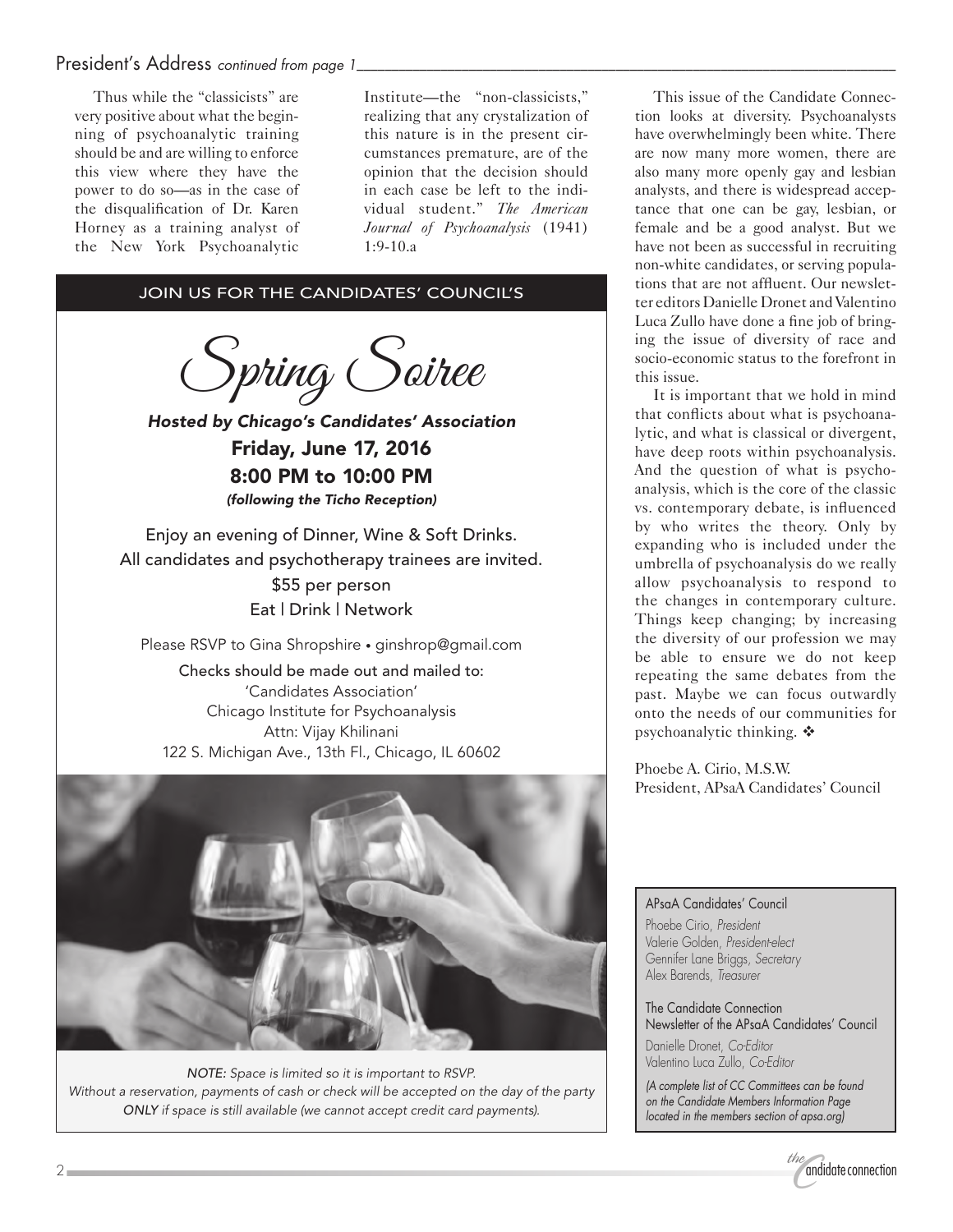

#### **Psychoanalysis and the New Generation**

Welcome to the Summer 2016 issue of the *Candidate Connection* of the American Psychoanalytic Association. We began this issue asking the question, "where does psychoanalysis need to go in the twenty-first century?" However, we soon learned the more important question was not about "where," but "what will psychoanalysis look like in the twentyfirst century?" It seems an almost impossible question to ask, as so much of what

**EDITORIAL** *Danielle Dronet, LISW-S & Valentino Luca Zullo, MA, MSSA Co-Editors, The Candidate Connection*

We began with Dr. Dorothy Holmes, who we were inspired by after viewing the documentary, *Black Psychoanalysts Speak*. We spoke with Dr. Mark Blechner of the William Alanson White Institute because the White Institute has long been at the forefront of psychoanalytic thought and practice. Finally, because this is a candidate newsletter, we wanted to be sure to add the point of view of a psychoanalytic candidate that was not our own, and we asked Dr. Candela Bonaccorso about her ideas about the future of psychoanalysis. These three voices offer new visions and experiences of psychoanalysis, which we hope will foster conversations on the future of the discipline and the theory.

*It is necessary that we continue to support the inclusion of different voices and bodies in our practices, in our training, and the literature in order that psychoanalysis may continue to serve the largest population possible and envision a more just world.*

happens in the field is behind closed doors with analysts and supervisors, but we have learned while speaking to candidates, analysts and members of the community, that psychoanalysis needs to be seen. Our work will not be known and our field will not grow if we do not have a presence in the community, and more significantly a diverse presence.

In our attempt to foster a discussion on the future of analysis, we offer several different voices on the subject in this issue through three interviews.

Dr. Holmes, Dr. Blechner, and Dr. Bonaccorso helped us to think about the future of the discipline and the need for more practitioners of color in the field. It is necessary that we continue to support the inclusion of different voices and bodies in our practices, in our training, and the literature in order that psychoanalysis may continue to serve the largest population possible and envision a more just world.

As we move forward into the twentyfirst century, we need to ask ourselves, what is it about psychoanalysis that does not speak to the many cultures, professions and patients that we do not work with on a daily basis? Why is diversity still lacking in psychoanalysis in the United States? Merely being culturally aware does not satisfy the need. We cannot check off "diversity" on our credentials and we cannot interrogate our patients' culture—rather we have to experience it with them. The desire to be analyzed by someone of your own culture—or one that is different—is not a resistance. Rather, it is a reflection of how racism and economic injustice have restricted so many, including from psychoanalysis.

Finally, we need to remember that psychoanalysis does indeed have a public voice and a purpose; we just need to refine and extend that voice as those interviewed suggest. How do we convey this same message to members of our greater community? One answer, among many is that we need to be available and more importantly visible. We believe that the new generation of psychoanalysts needs not only to be diverse, but it needs to be seen. The diversity in thought, and experience needs to be known and not just to ourselves, but to the world if we are to attract new patients and challenge perceptions of psychoanalysis.

*\*Dr. Vera Camden of the Cleveland Psychoanalytic Center provided the title for this issue, "Psychoanalysis and the New Generation." We thank her for offering this title, and indeed, for inspiring a new generation of analysts.* 

#### **REFLECTIONS AND INTERVIEWS ON PSYCHOANALYSIS AND THE NEW GENERATION**

#### **Interview with Dr. Dorothy Holmes**

**Danielle and Valentino:** Hello Dr. Holmes, thank you for agreeing to the interview this morning. Let's jump right into the topic we wish to discuss with you. We are thinking about the future of psychoanalysis or as we have titled this issue "Psychoanalysis and the New Generation." We would like to talk about

where psychoanalysis is heading, and what needs to be considered as we move ahead in the 21st century.

**Dr. Holmes:** To begin, psychoanalysis needs to address the troubles of the world, especially in terms of these xenophobic and other hate-based phenomena. I think analysis has, unfortunately, unduly shied away from lending its voice to those issues. For psychoanalysis to be really vital—to be true to its radical nature—I think it needs to open itself up to examination and opinion, informed opinion on those factors. Conflicts about cultural factors reside in the individuals *Continued on page 4*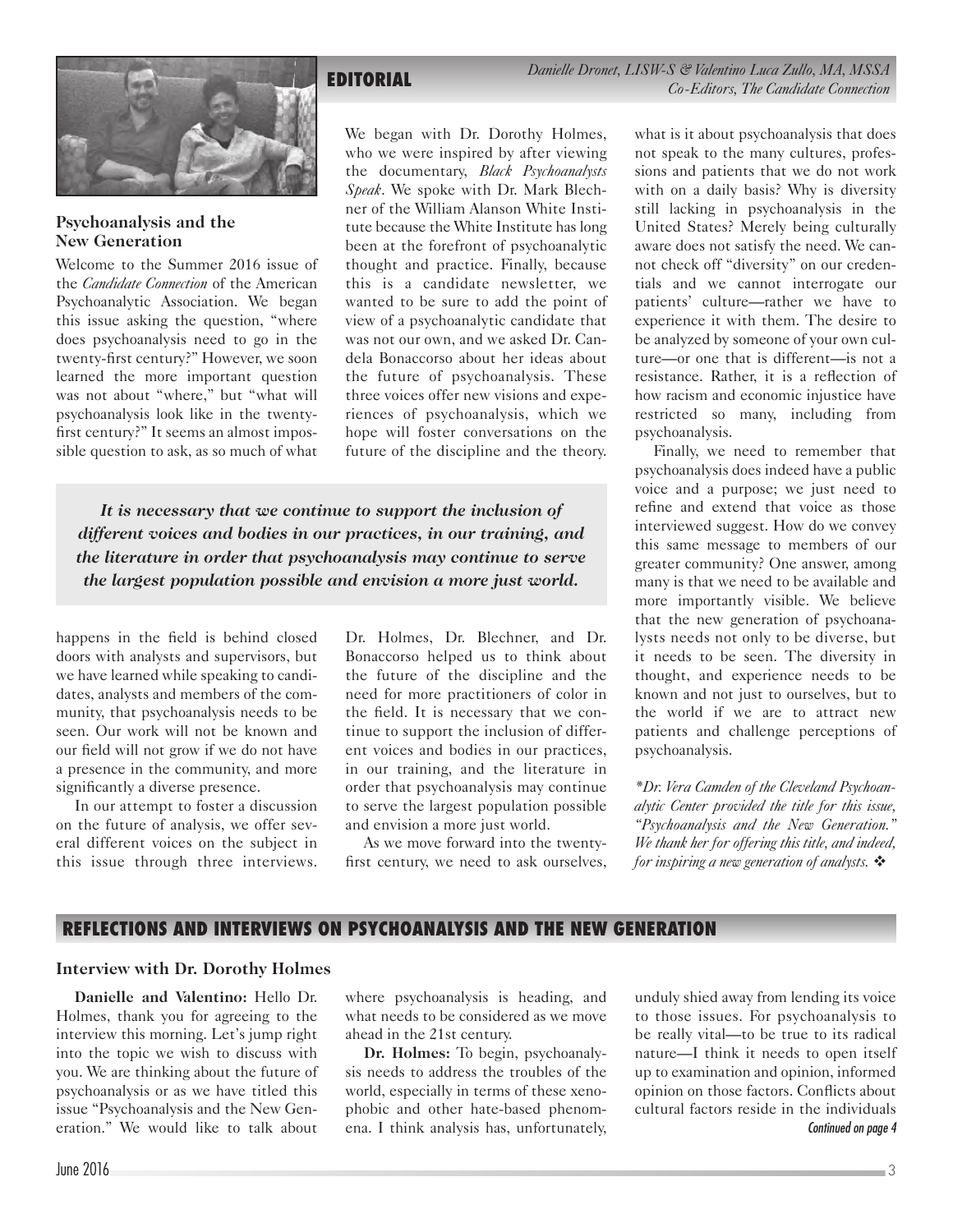who come to see us for treatment. Their culturally-based conflicts may become accessible to our treatment approaches applied in the consultation room, if we make ourselves open to them.

On my way into the office this morning, I was listening to one of the talk shows, which was focusing on the way radical terrorists recruit—exploit one might say—to radicalize one another: a little brother, big brother dynamic. Well if the terrorists can figure out that there is a psychology to this, which serves evil purposes, it seems psychoanalysts should understand this as well and use whatever vehicles are available to undermine or help support others. Psychoanalysts should be attuned to these issues, research them, and use them to the benefit of treatments we conduct and in addressing these issues in public forums.

Terrorists approach families, try to seduce them and undermine whatever conventional societal principles they may hold so that they will participate in hateful acts of terrorism. They have ways of doing this and certainly it is within the realm of analysis to understand this, i.e., how it is that certain people may be amenable to such indoctrination. If terrorists can propagandize and recruit, then analysis can inform to the contrary. The world needs to understand how deeply vulnerable people are subject to influences that propagate hate. Psychoanalysis would be more relevant if it made that contribution.

It's very complicated but there are psychodynamics to all of this.

Psychoanalysis I think is vibrant and needs to relate to the world that it is in. need to destroy everything in order to do that. From their point of view, they probably don't think of their approach as based on hatred, though we may.

*It is ironic to me and of course paradoxical that a social science and a clinical science that is in its nature radical keeps itself separate from social issues that need its radical perspectives.*

Freud did that. Freud built and created concepts, theories, techniques that addressed the prohibitions, inhibitions, and other limitations that people experienced living in a Victorian society. In a sense it's not new, the need for psychoanalysis to address social issues. However, there have been ways/times when psychoanalysis has also withheld itself from complex social phenomena—such as in addressing all of the "isms" for which psychoanalysis has not been at the table. It has not addressed these issues adequately in theory, teaching or the consultation room.

**Danielle and Valentino:** We think one way to address this—that is after watching *Black Psychoanalysts Speak*—we need more diverse members that can bring these important discussions to the forefront.

**Dr. Holmes:** Yes. It is ironic to me and of course paradoxical that a social science and a clinical science that is in

*The world needs to understand how deeply vulnerable people are subject to influences that propagate hate. Psychoanalysis would be more relevant if it made that contribution.*

**Danielle and Valentino:** This is a really important discussion and we agree. How do you imagine Psychoanalysis might begin going about this?

**Dr. Holmes:** In my plenary I addressed the need for more theory; we need to make more use of our existing theory and we need to theorize more about hate and why it is and how it is that people are subject to—fall prey to—hate, how terrorism can take place. its nature radical keeps itself separate from social issues that need its radical perspectives. Psychoanalytic science aims at making people whole, increasing their capacities to live in the world. It is radical in the sense that it upsets the status quo, and not just to upset it but it also aims to find strengths and well being so that one can make progress. Terrorists might say that they are aimed at progress, too, but they seem to feel that we

Psychoanalysis challenges profound miscarriages of justice such as sexism, racism, homophobia. However, it is paradoxical and ironic that psychoanalysis set itself up in this country as an exclusionary discipline that did not allow anyone without a medical degree to obtain training. It undercut its own power in doing this. Maybe because of the guilt and shame of doing that, it became further silenced about so many important issues. There are historical reasons within psychoanalysis for this. It is not so much theories and concepts that are at fault but imperfect human beings—all of us have done things to weaken our powers as a clinical science.

I think psychoanalysis is institutionally more aware of this unfortunate history and is positioning itself to understand the world around us. Historically, psychoanalysis held to a positivist point of view that overvalued objectivity as expressed in anonymity, neutrality and abstinence. Psychoanalysis said we should not get involved in the world outside of the consultation room. I haven't heard anyone say that recently but that was certainly a major focus while I was in training. There was a lot of suspicion if you got too active in social causes. Being too much of an activist would spoil your capacity to be sufficiently objective with your patient.

Freud's positivist point of view was very protective of young psychoanalysts. He did not want them doing "wacko" things that might hurt the discipline. This point of view led to a deficiency in curricula, in institutes, which have been devoid of courses related to society, history and culture and their psychodynamics.

*Continued on page 5*

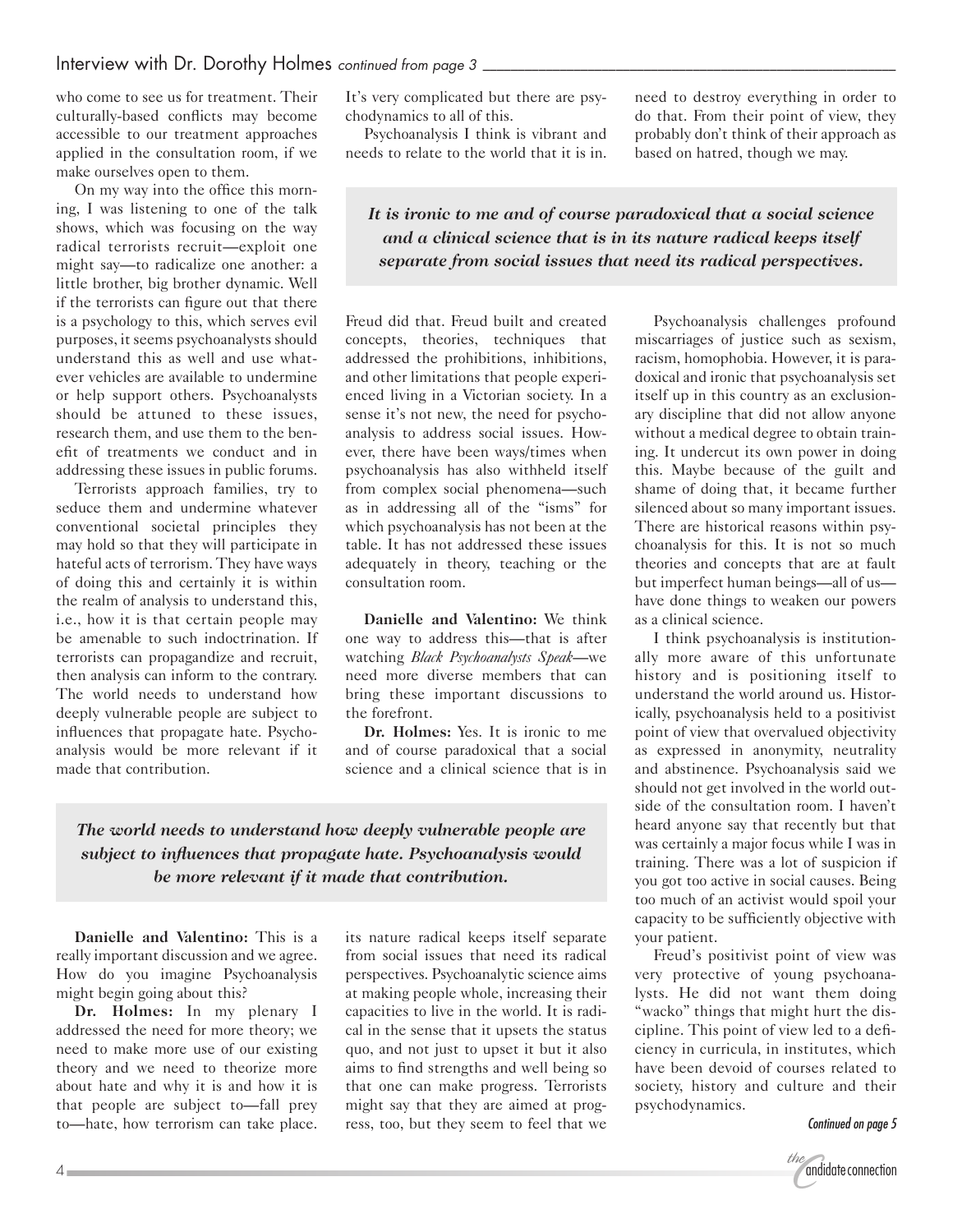**Valentino and Danielle:** We agree. We think these discussions of race, ethnicity, and issues of globalization are not considered in the curriculum. Can you talk about some of the changes you have witnessed in psychoanalysis?

**Dr. Holmes:** There is much progress being made. I've been on APsaA President Mark Smaller's Task Force on Diversity. It succeeded the longstanding and pretty ineffective committee called the Committee on Racial and Ethnic Diversity. It was ineffective not because the Committee was not motivated, focused, and hardworking, but because APsaA cordoned off the committee and did not bring its perspectives and recommendations into the mainstream of APsaA. After 10 years of that, the Task Force has been promoting systemic changes.

I believe all Institutes approved by the American should address various aspects of diversity in their stated objectives, curricula, and recruitment and retention practices, for candidates and faculty. To do so would bring us in compliance with all other national organizations that govern mental health education and training.

**Danielle and Valentino:** Speaking of changes. What would you like to see from candidates?

**Dr. Holmes:** Here is what you can do and it won't be met with easy reception, but candidates need to be part of the collaboration and participate more. Take these issues to your classrooms, your analysts and your supervisors. Request, demand and ask that they be discussed. There will be some resistance this push for more inclusion. We need institutes to be serious and interested in these issues. Even if they are not so knowledgeable about issues of race, gender, class, sexual orientation, etc., invite them to observe with you these phenomena and our subjectivities in relation to them. Candidates need to say," by the time I'm 60 or 70 year years old, the world is going to be composed predominantly of people who today are in the minority." As a field, we need to consider now the psychodynamics of this transition in the making, and how we are all experiencing it—personally, in our theories and practices, in the classroom, supervision and in our analyses.

**Danielle:** Thank you. This experience has been very inspiring. There are so few candidates of any color. For us in Cleveland, we have started a clinic in a very poor neighborhood in Cleveland. We are opening up a community garden, and a food bank and we will take EBT cards. Right now food banks are often very far away and because of public transportation this is very difficult. There will be psychotherapy and psychoanalysis being done there as well. You can hit more than one bird with a stone because that is how everybody is able to live his or her lives except for poor people.

# *We live in our cultures and our cultures live in us and we need to remember that.*

**Dr. Holmes:** That's a great, adaptive, wonderful expression of aggression, if you will. The other way to look at your program is that it stems from a commitment to everyone having access to abundance. Let it all spill over. I see this as totally consistent with analysis in the sense of using psychoanalysis to inform and support one being able to use one's energies to obtain both external and internal supplies. I applaud your initiative and creativity in developing a onestop shop to help poor folks enrich themselves psychologically while meeting their needs for day-to-day resources as well.

**Dr. Holmes:** There is no reason you would know this but I did the internship of my graduate psychology training at Hanna Pavilion. I did my training while the city was rioting—race rioting. My first patient was an African American woman. I owe so much to her. She planted the seed for my whole scholarly trajectory. She was a woman of genteel poverty. She was an extremely talented artisan. Today, with the right opportunities she could become an executive chef in the finest of restaurants. But she had so much rage because of multiple neurotic and real life contributions, including that she was held back from promotion to Chef in part because she was Black and a woman.

The year was 1966. She came to me furious. This was in a department of giants in Psychoanalysis. Douglas Bond, Brian Bird, The Katans, The Fermans, Benjamin Spock, people of such immense accomplishment and talent. I went to my supervisor, Dr. Charles DeLeon, a black psychiatrist and psychoanalyst and said, "this woman seems so angry." My supervisor said "the only thing wrong about your statement is that there is no 'seems' about it." I wasn't sure she would come back but she did.

Her chief complaint was "I'm here because I'm afraid I'm going to participate in the riots." Why did they give me you? I said "well what is it about me that makes you so angry?"

She said, "you are a woman and you are a Negro and a psychologist."

On the basis of my gender, my profession and my race. I was worthless.

That opened up a very productive year of work. She stuck with me. I stuck with her. I remember that treatment and my connection with such an amazingly excellent Department of Psychiatry with deep appreciation. My supervisor—a black analyst—did not shy away from these issues and we addressed them together.

So it warms my heart to hear about this wonderful application of analytic issues in your project and in the city that spawned my commitment to psychoanalysis. It really is a misguided issue to believe that the poor will not come for psychoanalytic treatment. We live in our cultures and our cultures live in us and we need to remember that. Institutes have been so hierarchical, ignoring culture and that needs to change. Your project is a firm and admirable step towards that needed change.

**Danielle and Valentino:** Thank you, Dr. Holmes. This has been an inspiring interview. We are so grateful for you sharing your thoughts and experiences. This has been wonderful.  $\clubsuit$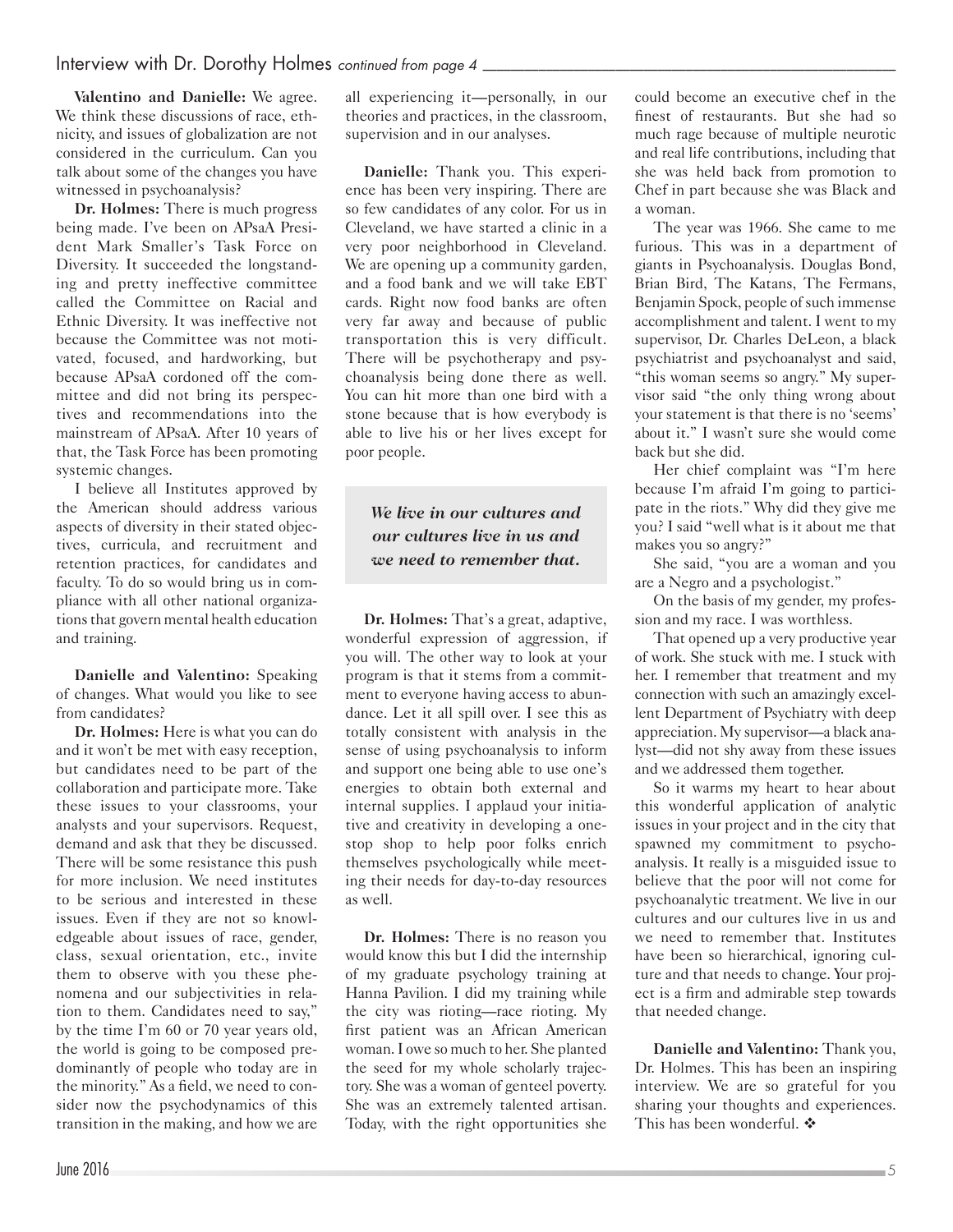#### **Interview with Dr. Mark Blechner**

**Danielle and Valentino:** Hello Dr. Blechner, thank you for allowing us to interview you today. As you know, our mutual colleague at the Cleveland Psychoanalytic Center, Dr. Nanette Auerhahn gave us your contact information and we wanted to thank her for facilitating this connection.

Let's get started with the interview. To provide some background, this issue of the *Candidate Connection* is about Psychoanalysis and the New Generation. We know that the William Alanson White Institute has been a leading and revolutionary force in psychoanalytic training here in the United States and we wanted to talk to you about your institute and your thoughts on the future of Psychoanalysis. As we begin, could you give us some insight into what training looks like at your institute?

**Dr. Blechner:** In the White Institute model, training is generally four or five years. Some candidates take time off because of pregnancy or other developments in their lives so in that case it can take longer, but most candidates graduate in four years. I teach at NYU as well, and I sometimes have students who are in their twelfth year of training.

As far as supervision is concerned: in the White Institute model you need to have four analytic cases under supervision. The first training case has to go for 240 hours of treatment, at least three This psychotherapy component is done relatively late in the training, in the third or fourth year, once you have internalized the tenets of psychoanalysis and you can see how they play out in short term psychotherapy.

Sometimes candidates will complete the psychotherapy component first. There are some candidates who need assistance to pay for their training so the White institute also has a fellowship program to help them. Those who need the support can spend the first two years of training seeing patients for 12 hours a week at the institute and these candidates do not need to fulfill an additional psychotherapy requirement.

**Danielle and Valentino:** So candidates see psychotherapy patients for 12 hours a week and they see the cases for free?

**Dr. Blechner:** No. For the patients the candidates see in the psychotherapy fellowship, the fees are negotiated by the clinic and a certain amount of the fee is credited to the cost of classes, supervision or analysis. On that note, with the first analytic case, all the fees go to the institute for the first 240 hours of treatment. In a sense, it replenishes the institute. We have a whole building and we provide space for the candidates to practice. For the other three cases, the candidate gets the fees.

*If Psychoanalysis continues to be mainly a field that takes the presumptions of white American middle class culture and puts them out as psychological truth we are not likely to survive.*

times a week, and that translates into 80 hours of supervision. After that each case has to go for a minimum of 120 hours with 40 hours of supervision. And beyond that we have a psychotherapy requirement, which is unusual in psychoanalytic training. The candidates have to see a person in twice a week psychotherapy or sometimes two people once a week for a total of 80 hours. Supervision for the psychotherapy cases is done with a different supervisor than the analytic cases.

**Danielle and Valentino:** About how many candidates do you have at your institute currently?

**Dr. Blechner:** We have 13 candidates in the first year class and a total of 45 candidates altogether.

**Danielle and Valentino:** That's incredible—really that's amazing!

**Dr. Blechner:** We are doing very well. I know of some institutes that do not have any candidates some years. I think 12-15 is a good number though. It is hard to teach a class that is larger than that.

**Danielle and Valentino:** Can you tell us a little bit about the courses you offer at your institute?

**Dr. Blechner:** The candidates take all of their courses together at least for the first two years. In the third year they can start to take electives and those can be at different times and with different people, but for the first two years there is a cohesive group that is formed.

**Danielle and Valentino:** Wow! It's really great that you have electives. We would love to be able to choose some electives at our institute.

**Dr. Blechner:** We have quite a number of electives. We also have a program where students at Columbia Psychoanalytic and the White Institute can take electives at the other institute. We have had students take courses both ways.

**Danielle and Valentino:** I think we're envious! This is exactly what we wish we could do in Cleveland. We want to get different visions of Psychoanalysis from different institutes and practitioners.

**Dr. Blechner:** I realize as we are speaking that I want to comment on the subject matter of teaching. I think one of the reasons the White Institute has done so well is because it was founded as an Interpersonal Institute. I would say most of the major figures in the relational movement, including Stephen Mitchell, Jay Greenberg and others, emerged from the White Institute. Our courses, though, don't just cover Interpersonal Psychoanalysis, but we cover the broad range of theories—including Contemporary Freudian, Kleinian, and Self Psychology. If candidates are not diehard interpersonalists, they can feel comfortable having learned many different theories and then decide for themselves how they want to practice.

**Danielle and Valentino:** That's really wonderful. We think it is so important to consider different types of *Continued on page 7*

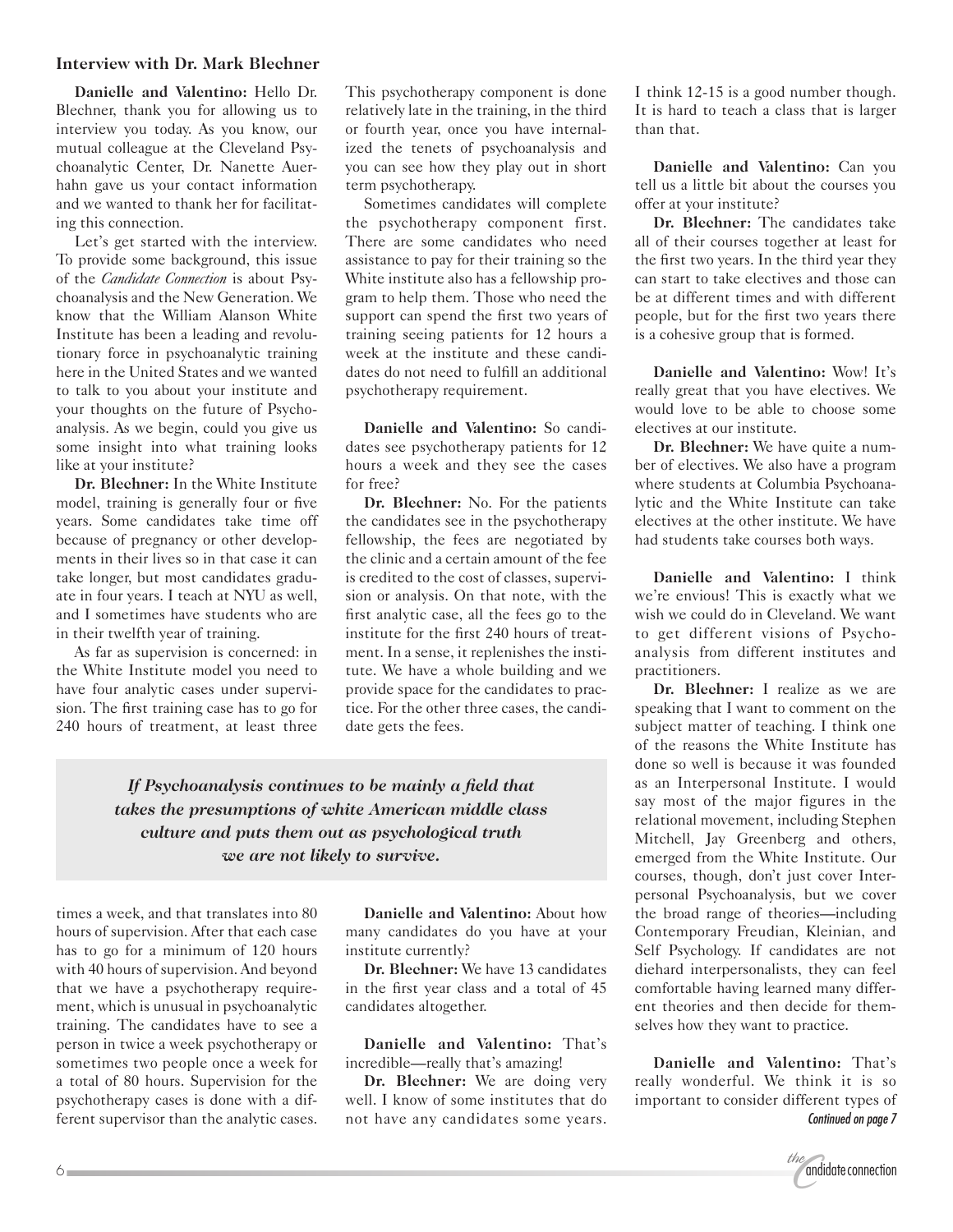psychoanalytic treatment. We need to adapt Freud's thoughts and view for the contemporary scene. Rather than being a diehard ego psychologist. While Ego psychology, object relations, etc. are all fascinating—we don't want to deny that!—it is the case that so many of the individuals that we meet in the poor neighborhoods of Cleveland cannot be treated with strict defense analysis. It's not that psychoanalysis cannot help these people; it just needs to be able to adapt and change.

**Dr. Blechner:** Among a lot of analysts there is an idea that certain people cannot be analyzed—it's a cultural narrowness. Part of the trouble is that the people who are trained as analysts don't always know how to treat individuals from backgrounds that are not their own. Even at the White Institute the number of people who come for psychoanalytic training who are African American, Hispanic, or other minority group is definitely too small. We have tried to increase the number of candidates from diverse backgrounds; while we are not totally successful, we are trying. The future of psychoanalysis requires that we train people from more diverse backgrounds because those are the people who will be most empathic toward people from different backgrounds.

**Danielle:** That statement is like music to my ears. I'm Hispanic, and I want a Latin analyst. It becomes a question of is this a transference or my resistance? I do believe that there is an empathy between—I'm not saying it always has to be the same culture—but there is a rhythm between a client and an analyst from the same background.

**Dr. Blechner:** Absolutely! There is a whole history in psychoanalysis of resistance to facing these issues. What you are describing is either defining an issue of cultural difference as resistance or calling it political. In fact, the resistance itself is political. Certainly it happened in the 80s and 90s with gays and lesbians. I have worked with patients who are Hispanic and African-American who referred to me as a "white guy." I think having worked with people who called me a "white guy" has changed the way I

see myself. If Psychoanalysis continues to be mainly a field that takes the presumptions of white American middle class culture and puts them out as psychological truth we are not likely to survive. And furthermore, I don't believe anybody who says you cannot take insurance. In the 70s Fritz Redlich at Yale did an empirical study on whether the patient has to feel financial pressure for the analysis to work, so if your fee is higher they will do better; it turned out to be untrue.

**Danielle and Valentino:** That is amazing. In the neighborhood where we work, the people do not have money, but they always come to sessions. Treatment is almost always through insurance, but they are still coming. And we agree, we need more people of diverse backgrounds, who can empathize and also be more aware of the lives of others. We think the lack of public transportation in Cleveland makes it very difficult for the

I think in the US analysis has really contracted that way. At the White Institute we have only one African American Training Analyst and he is male. We do not have any African American female Training Analysts. I think that's a problem that affects getting people to come for training.

**Danielle and Valentino:** We agree. When we look around these other bodies seem to be absent in both training and in the higher ranks.

**Dr. Blechner:** Racial diversity is something that I am currently pressing the White Institute about. It's a little bit like everything else in the world—you have to speak up. If you have two people speaking up, it is easier than one person. Sometimes people are afraid. That is the most damaging thing in Psychoanalysis, when people are afraid of speaking up because of how something will be interpreted. It's a tough process but you have to speak up.

*That is the most damaging thing in Psychoanalysis, when people are afraid of speaking up because of how something will be interpreted. It's a tough process but you have to speak up.*

different classes to interact and it makes it easier for people to ignore the pain and trauma of those of lower socio-economic status. For example, the neighborhood we started working in is called Collinwood, and it's a desert island as everything has been removed from it. However, if you do not go down there, you do not even know it exists. It's so easy to ignore.

**Dr. Blechner:** That is great. You know there is a long history of opening up community psychoanalytic clinics. Elizabeth Danto wrote a book about this, *Freud's Free Clinics: Psychoanalysis & Social Justice, 1918-1938*. I think that if psychoanalysis is going to survive it will need to move in that direction. It is not just from a practical perspective, but that the actual theories of psychoanalysis, if they don't apply to people of different backgrounds, they are not a useful theories any longer.

**Danielle and Valentino:** We don't read any articles on these issues in our training, and we don't see them in the journals either. It seems that issues of race, ethnicity, and class are absent in the literature.

**Dr. Blechner:** I was the editor of *Contemporary Psychoanalysis* and during my time we only got one article on psychoanalysis and social class. I published it immediately. It is really one of the least talked about issues in psychoanalysis.

**Valentino:** How many years were you the editor?

**Dr. Blechner:** About four or five.

**Valentino:** I ask because that is a very long time to only see one article on that topic. I am sure you are flooded with submissions on countless other topics for each issue.

*Continued on page 8*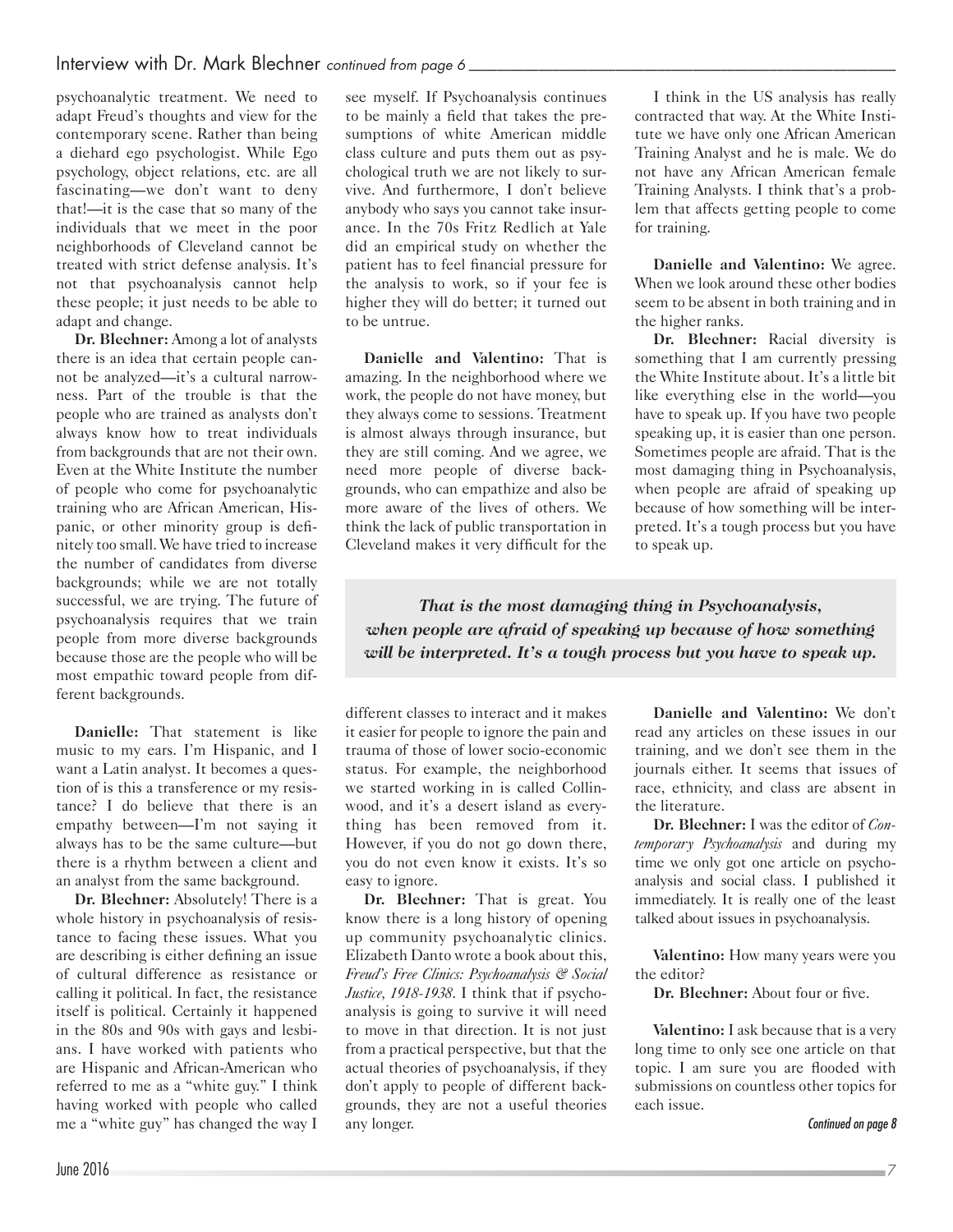**Dr. Blechner:** Check out the psychoanalytic journals; even now there are so few articles on social class. You should read Neil Altman's book, *The Analyst in the Inner City: Race, Class and Culture Through a Psychoanalytic Lens*. That was an important contribution. It takes up many of these questions and establishes a foundation for future discussions.

**Danielle and Valentino:** Thank you for the recommendation. We will read it! As we begin to wrap up, what do you think Psychoanalysis as a discipline and a profession needs to consider as we move forward?

**Dr. Blechner:** I think along with discussion of race and psychoanalysis, neuropsychoanalysis also needs to be considered in the future. I think this is important. We need to keep culture in mind, but we also need to keep the future of science in mind. Psychoanalysis needs to navigate these two worlds and then it can truly succeed.

**Danielle and Valentino:** Thank you for that. We think that more investment in contemporary science would also be fruitful. We do have a resident specialist on neuropsychoanalysis in our program, Dr. Anna Janicki, who has also really been pushing for this. She has stated again and again we need to keep up with science.

That's all for now then. Thank you for the interview and for sharing your thoughts on the future of Psychoanalysis.  $\mathbf{\hat{*}}$ 

#### **Interview with Dr. Candela Bonaccorso**

**Danielle and Valentino:** Hello Dr. Bonaccorso, thank you for taking the time to do this interview with us. As you already know, the focus of this issue is "Psychoanalysis and the New Generation." We have already interviewed two analysts on their ideas about the future of Psychoanalysis, and we hoped to get the voice of a candidate in this issue. So let's just jump right in to the discussion.

**Dr. Bonaccorso:** Hi guys! So, I'll give you a little bit of my background to start. I'm originally from Argentina and I was born in the 70s. In Argentina, while growing up, Psychoanalysis was part of the atmosphere. You would hear people talking about going to their analyst, and their orientation was psychodynamic. There really were not many other voices. It was a part of me growing up also because I went to therapy when I was little and my therapist was a child analyst. I grew up after that thinking I wanted to be in mental health. It was a long road, but it's also not surprising that I'm finally pursuing analytic training. During my Masters I was not sure of my orientation but I remember one of my professors saying that psychodynamically-oriented clinicians tended to be better at tolerating intense affect. Well, I thought, that sounds like something worth pursuing! When I decided to get a Doctorate I very deliberately applied to the George Washington University Psy.D. program because it was one of the few programs that claimed its orientation was psychodynamic. Other programs I applied to were eclectic and

when I went to interviews I would find that by "eclectic" they meant that one faculty member was psychodynamicallyoriented. *One*…So I was very happy and so grateful when I got into GWU because all of my supervisors and almost all of my professors were analysts. In addition, during that time I also decided to start my own analysis. It was a great program and I feel like I got so much out of it—as well as out of my analysis. Dr. Holmes, whom you interviewed for this edition of *The Candidate Connection*, was the director of the program when I was a student and continues to be such an inspiration in so many ways.

After three years in DC at GWU, I moved to New York to complete my pre-doctoral internship at Bellevue Hospital. Five years after that and having tried short or year-long training programs at different psychoanalytic institutes, I landed at the White Institute. I did their yearlong intensive psychoanalytic psychotherapy program and then applied for analytic training there. At this point, being close to completing my first year at the White Institute, I can say that it has been an amazing experience so far.

**Danielle and Valentino:** When you were in school at GWU and at the White Institute, did you feel that these institutions were culturally sensitive? Did you notice it?

**Dr. Bonaccorso:** I think you always notice it. In my training at GWU and subsequently at Bellevue, I felt appreciated for my ability to speak Spanish. It was a

skill much needed in many settings. At GWU, one of my externship placements was at a public school in DC. A couple of the kids were Spanish speakers. And some of their parents did not speak English at all. There were very few of us in my cohort that spoke Spanish: three of us and then just two. The class was about 20 people. I felt definitely that there was a need for Spanish-speakers that do psychodynamic therapy with underserved populations. Concerning whether I felt GWU was culturally sensitive, that seems like a difficult question—it was a huge school and a big program. I would say my professors were focused on issues of diversity in varying degrees as per their interests and their own experiences, and I definitely resonated with those who had more broad perspectives on themselves and others—those who had faced and thought about issues of being different, or who had known prejudice firsthand or who were of other backgrounds. At all times I felt like I was treated very well and my background and viewpoint were appreciated.

When I was at Bellevue, I would say that 75% of my patients were Spanish speaking. There, cultural sensitivity was at the forefront of my training. The training I received there from experienced and seasoned psychodynamicallyoriented Latino clinicians was excellent. I would say I felt appreciated by the vast majority of my supervisors and they were themselves interested in providing excellent, dynamically-oriented care to *Continued on page 9*

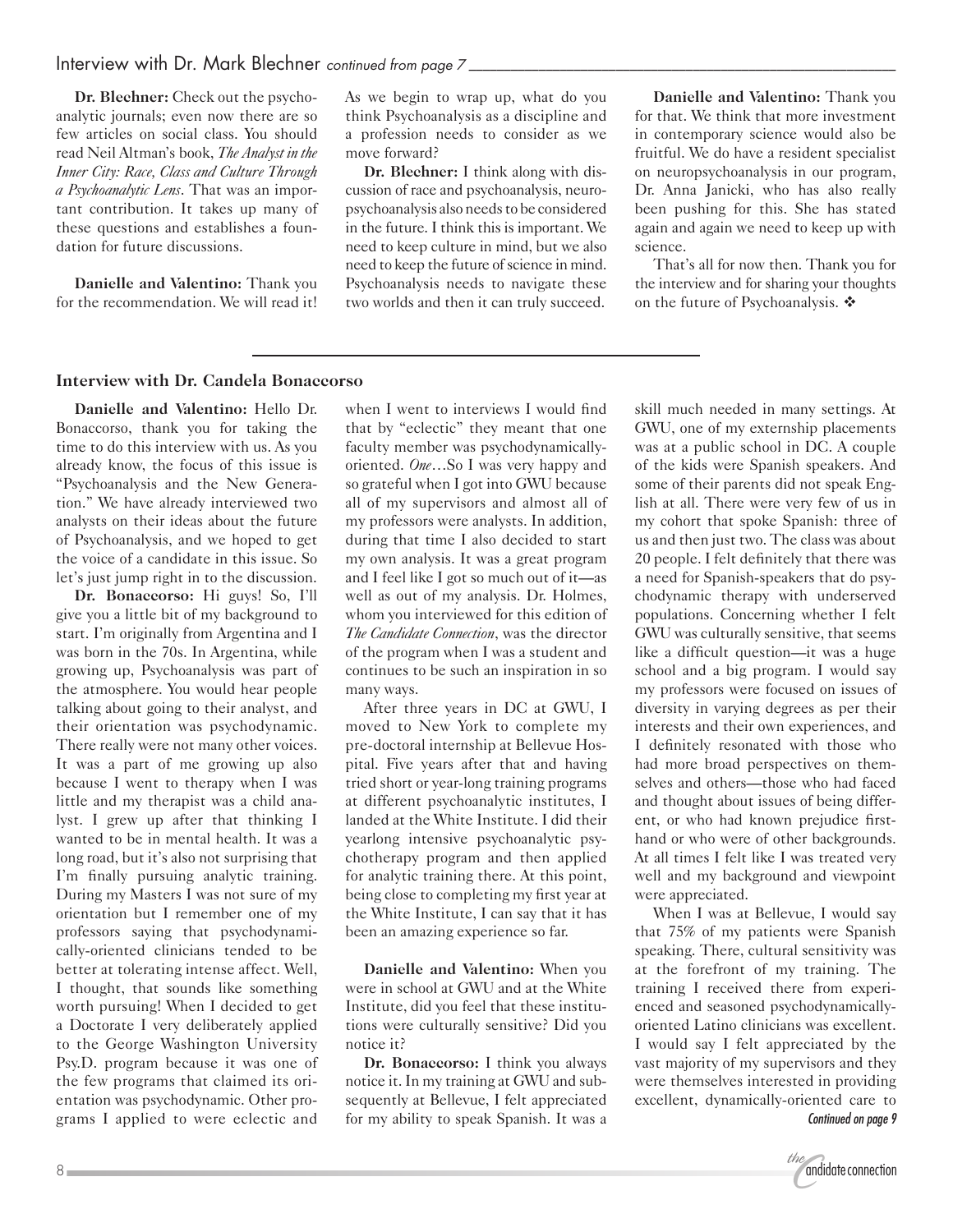Bellevue's Latino population and in conveying this to trainees. Treating the diverse Spanish-speaking population at the hospital was challenging and enriching. Even at that setting where there were many more Spanish-speaking clinicians than any other place I had previously worked, there always seemed to be a need for more. As you know, within the Latino community there is so much diversity. Different races, different cultural identities, immigration stories, economic hardship (or not) and the relationships between the diverse groups. I remember running a group in which a Dominican member and a Puerto Rican member regularly tried to throw jabs at each other based on cultural and political issues between the countries. It was challenging and something I had not faced before in treatment.

**Valentino:** I think you brought up a really important point there, that diversity and these cultural complexities enter the treatment in ways that you would not even imagine. We don't know how it's going to enter the treatment. It's also important that we have more people of diversity in training because in many ways for someone with a diverse background, I think we are more open to understanding someone else's diverse background. Perhaps because I hope someone may be able to understand my own background and so I hope that I can understand others.

**Danielle:** When you are describing the two men, culture comes from within you. Its like air you breathe. To go into an analytic field—a classic model—that uses neutrality that would not seem to work well at all.

**Dr. Bonaccorso:** I don't know how much that is practiced, in the blankfaced way that some people think when they think of neutrality. I definitely know that at the White Institute that is not an expectation of our instruction. In fact, I have found one of the reasons I picked this institute is that I see diversity all around. There are 13 people in my cohort and every single one of us could mark the "other" box in the application! I didn't know this before starting

my training there and didn't expect it, but I have been so happy about this. I'm one of three native Spanish-speakers and it's nice to not be the only one, in this respect. Everyone's diversity has brought so much richness to our discussions and training so far. I also feel lucky, particularly because I heard from other candidates at APsaA's national meeting and it sounded like their experiences were so different.

low-income neighborhood in Cleveland. I can tell you that the issue of slavery is a constant conversation. This discussion is so prominent and it is as if they are still living in it. You think, how could these clients possibly go to someone they think cannot care or feel empathy for them. We need to show that analysis can be an alliance to assist with wellbeing. Part of this is the visual presentation of ourselves.

*I think institutes have a lot of power by the candidates they accept into training regarding what the future of psychoanalysis could look like.*

The White Institute also focuses on culture and the importance of culture in our daily lives. These are issues that are of massive import and cannot be dismissed or addressed as fantasy or as only internal constructions. I think of my own patients, and I treat a diverse group. I wonder how much of who we have in our practice has to do with our own willingness to speak about race, issues of gender, of sexuality, of similarity and difference…It reminds me of several recent educational meetings at the White Institute where these issues were raised and discussed. I know these kinds of issues come up with every patient. At the White Institute, I have observed an interest in candidates, graduates, and faculty on issues of race, sexual identity, sexual orientation, and cultural or ethnic identity. I certainly have felt respected and appreciated with my point of view. I think institutes have a lot of power by the candidates they accept into training regarding what the future of psychoanalysis could look like. At least at the White Institute, I have been really impressed with their focus on increasing diversity in the field of analysis while also keeping an eye on the fact that more could and should be done.

**Danielle:** It's as if a patient assumes you will have a particular empathy that others will not. We know how culture and race are such intimate issues. My practice is diverse as well. I work in a

I want to ask, a Latin person, what do you think that it is that allows some people of color to come to training and not others. When I see us at the candidate meeting, there are so few nonwhite people.

**Dr. Bonaccorso:** You know, Danielle, I think that the issue begins before analytic training in some ways. I know at GWU I heard patients would request an African American man as a therapist at our clinic, and I think in the three years of my time there, there was perhaps one and then two men who could have provided this service. I know the faculty wanted more applicants of color, and I just don't know the complexities of factors affecting who applies, who doesn't. Grad school can be enormously expensive, and honestly, despite a lot of loans, I do not think I could have managed if my parents had not been able to help me. So…maybe it's an issue of economics, an issue of how mental health treatment is perceived in some groups, the intersection of politics, race, culture, and economics…To say it's complex is an understatement. In addition, I remember being in meetings at the APA (American Psychological Association) convention, as well as others I've attended in the years since grad school, in which analysis was maligned, Freud was dismissed or made fun of, and the psychodynamic orientation was put down. So getting more candidates in *Continued on page 10*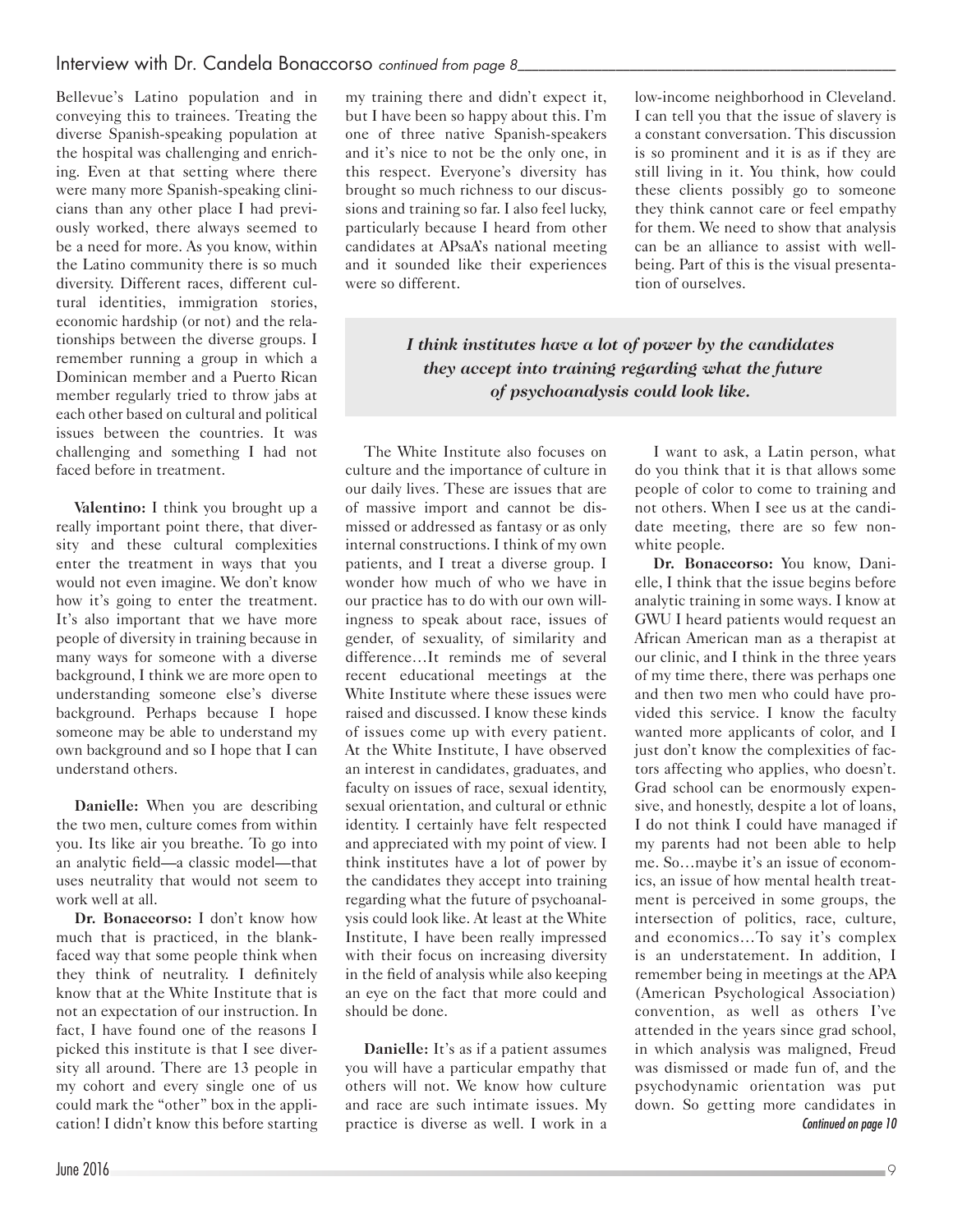general also means facing the view of some in the field that look down upon psychoanalysis.

You know something you were saying reminded me of Dr. Anton Hart at the White Institute. He takes issue with "cultural competence' and terminology of that ilk, which implies that you can get there—that you can say "I'm culturally competent." "Cultural competence" always rubbed me the wrong way, but I never heard it so well articulated. So many others as well I've heard speak so eloquently on this. Dr. Holmes' plenary talk at APsaA was so brave and so moving. Regarding the future of psychoanalysis, it feels like a time of transition and it feels exciting to me.

**Valentino:** That is a great point. I agree. You cannot just check these things off. Such as "oh, I'm empathetic now

*Regarding the future of psychoanalysis, it feels like a time of transition and it feels exciting to me.*

that I took a course." Or "I'm culturally competent now that I read this book." You cannot just check these boxes and say "now I'm good." I think it's become a thought that we can just gain these skills and that they are taken out of lived experience.

**Danielle and Valentino:** Well thank you for this interview. You have added so much to our discussion. We look forward to seeing you soon.

**Dr. Bonaccorso:** Thank you so much, Danielle and Valentino! It was really nice talking to you.  $\mathbf{\hat{*}}$ 

#### **COMMITTEE UPDATES**

#### **Report from the Candidates' Council Social Issues Committee**

#### *Alexandra H. Sawicki, MD*

The APsaA Social Issues Department, with which our Committee works, has been productive throughout the winter and spring and I write to make all candidates aware of its accomplishments and ongoing work. A position statement on Refugee Resettlement was approved in December 2015 that begins "The American Psychoanalytic Association condemns inflammatory rhetoric directed at refugees seeking safety from conflicts in Iraq and Syria." The position statement highlights the traumatic experience of refugees and the dangers of vilifying and persecuting vulnerable groups. The position statement strongly advocates for listening to and valuing distinct human narratives as a way to promote individual and group strength and to prevent intergenerational transmission of trauma. Early in 2016 APsaA also approved a position statement urging and supporting immediate action on the mental health consequences of the Zika virus. The full text of these and all of APsaA's position statements is available on apsa.org under the "About APsaA" tab.

Members of the Social Issues Department have written recent articles on a wide range of topics for the APsaA

website blog including "100 Years of Understanding War-Related Trauma" by R. Dennis Shelby, Ph.D., "Institutional Responses During the Flint, MI Water Crisis: A Psychoanalytic Understanding" by Marie Rudden, M.D. and "Reflecting on Traumatic Brain Injury Awareness Month" by Harold Kudler, M.D., Chair of the Service Members and Veterans Initiative. The Department distributed a press release on the mental health implications of the Flint water crisis, calling on Governor Rick Snyder to acknowledge the significant breach in public trust in Flint, and asking him to address the social and emotional damage caused to citizens.

Candidates with an interest in the intersection of psychoanalysis and social issues who are attending APsaA's 105th Annual Meeting in Chicago, June 17-19, will have many programs of interest from which to choose. The Committee on Gender and Sexuality has a series of programs at the June meeting beginning with the opening Friday morning panel presentation, "So What Is Gender, Anyway? And Who's Having Sex With Whom?", reexamining gender and sexuality through the prism of transgender identity. On Friday afternoon, Symposium I: "(Not) Being Seen/ (Not) Being Heard: How Do We Think about the Disregard of the Other in the Case of Flint, Michigan?" will address psychoanalytic perspectives on the water crisis in Flint, MI. The University Forum: "Revitalizing the South Side of Chicago" on Friday is open to the public and will discuss practical and theoretical issues raised by revitalizing a deteriorated urban area on Chicago's South Side. On Saturday, Symposium II: "Recognizing and Helping to Break the Intergenerational Chain of Transmission of Trauma: Black Men and Boys" will focus on the impact of slavery through generations and the relevance of this for psychoanalytic thinking. The Professional Development Workshop: "Responding To Breaking News: What Do Journalists Want?" on Saturday afternoon aims to prepare analyst attendees to interact with media and respond to breaking news. Finally, the Sunday morning Panel: "Psychoanalysis Informs Creation Of Courage To Know Violence Against Women" will discuss ways that psychoanalysis can create resilience and courage in women who have experienced rape, trafficking, and other traumatic violence.

Candidates who are interested in learning more about the work of the Candidates' Social Issues Committee and the Social Issues Department should contact me for more information at alexandra.sawicki@gmail.com.

*Continued on page 11*

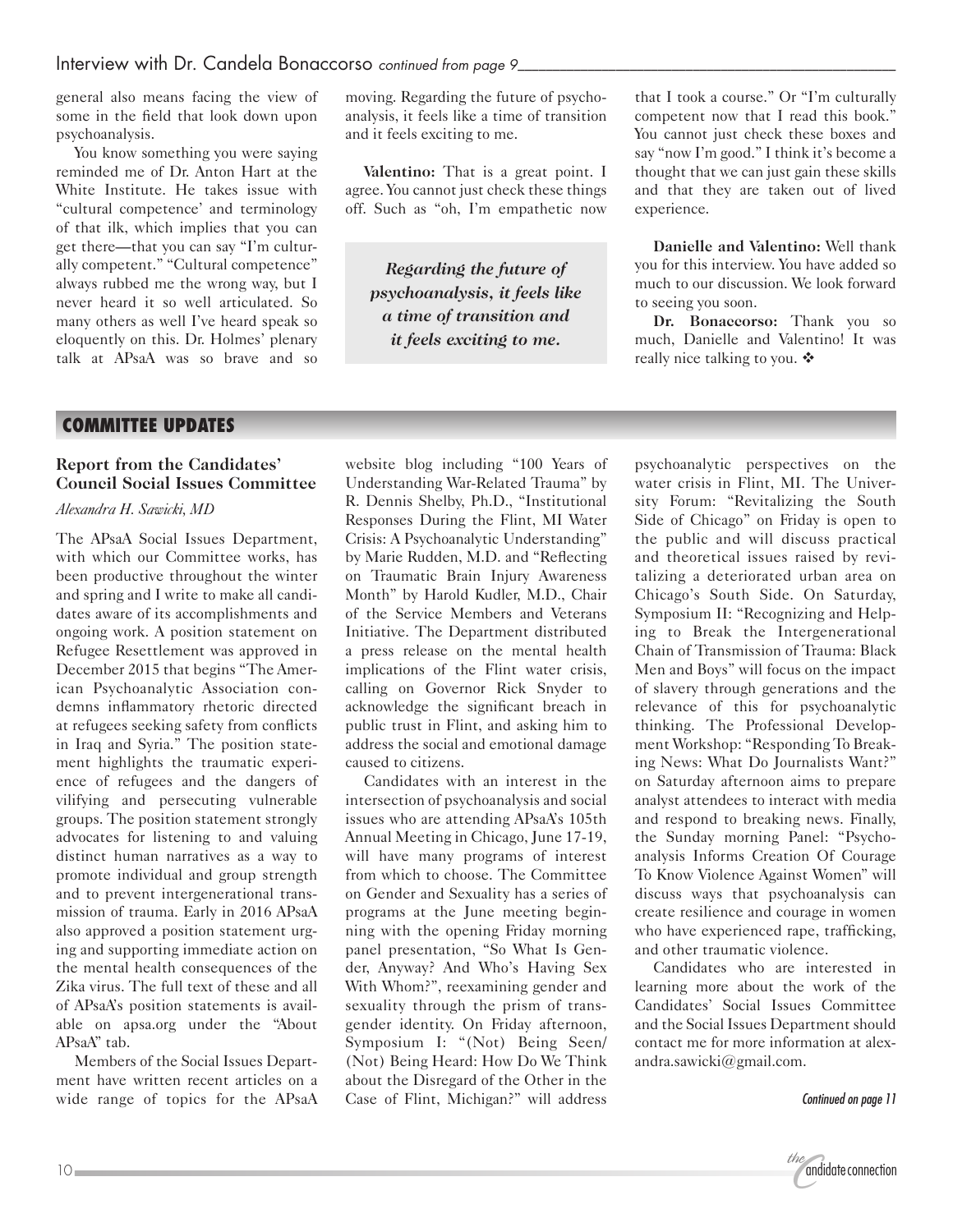#### **Report from the Candidates' Council Master Teacher Award Committee**

#### *Valerie Golden, JD, PhD*

The Committee gave its 2nd annual award for Master Teaching in Psychoanalysis to Lyle E. Rosnick, M.D., of the Columbia University Center for Psychoanalytic Training and Research. Dr. Rosnick gave a highly informative, entertaining, and well-attended presentation at the 2016 National Meeting in January, using the power of cinema, namely, the 1980 film "Ordinary People," to teach psychoanalytic concepts such as failure to mourn and narcissism. His presentation was videotaped and will be archived for future generations to access via a link in the Candidates Section of the APsaA website. Notification will be posted to the candidates' listserve when the video is available.

#### **Candidates' Council Program Committee Report**

*Submitted by Sarah L. Lusk, PhD Program Committee Chair*

The programs for APsaA's105th Annual Meeting, June 17-19, 2016 in Chicago:

Candidate to Candidate Discussion Group: "One Foot In and One Foot Out: Ambivalence in the Transference and Countertransference" is scheduled for Friday, June 17 from 3:45 to 5:45 PM, Holly Crisp-Hann, MD will present clinical material to Virginia Barry, MD.

The Candidates Forum: "A Psychoanalytic View of Adults with ADHD" is scheduled for Saturday, June 18 from 3:45 to 5:45 PM. I will be the Chair and Kristin Whiteside, PhD will present. Drs. Alan Sugarman and Stephen Bernstein will be discussants.

I am currently working with Larry Brown, MD on putting together The Candidates Forum for January 2017. It will be a tribute to Grotstein, with a focus on working with Primative Mental States.

I have not yet put together the Candidate to Candidate Discussion Group and would welcome any suggestions for a Candidate to present.

#### **Report from the Candidates' Council Secretary**

*Gennifer Lane Briggs, LCSW*

As Secretary of the Candidates' Council, I have continued working with institutes to ensure they have delegate representation at the Candidates' Council meetings held during our national meetings. At present, we have the highest number of institutes with delegate representation since I took office.

#### **Report from the Candidates' Council Mentorship Committee**

#### *Gennifer Lane Briggs, LCSW*

As the chair of the Mentorship Committee, we have continued to have more of a presence on the Member and Election Listservs. Phoebe Cirio enlisted both candidates for the President-elect position, who provided invaluable information to the candidates about their platforms. We have also worked to provide information about the changes in APsaA. I have addressed the tone of the listserv. In the future, the committee will continue to post on issues of interest to candidates in an effort to engage the members in a positive dialogue with candidates.

# **Report from the Candidates' Council Treasurer**

#### *Alex Barends PhD*

The 2015-2016 budget was reviewed at the association meetings in January and the overall organization was deemed to be in good financial health, even as extra monies are spent on transitioning the governance of our professional body. The well-received candidate Travel Scholarship which provides a travel stipend and conference fee waiver for a candidate member attending their first meeting remained intact.

The concerns about the tightness of the budget given the extra money needed for the transition were not realized. Prizes had been reduced to \$500 per recipient because of this concern, and it was decided by the Executive Council to restore the awards to \$1000. Therefore the Candidates' Council Psychoanalytic Paper Prize has been restored to \$1000, and our second prize from \$250 to \$500. Prize money for the candidates has been partially supported through the generosity of a \$750 grant from the American Psychoanalytic Foundation.

With the next fiscal year (2016-2017) the Candidates' Council is hoping to further solidify our position within our larger organization. We are hoping to increase our budget to regularize the support necessary for our popular Master Teacher Award program, while maintaining the financial support necessary for our Candidates' Council breakfast and coffee with a distinguished analyst.

#### **Candidates' Council Psychoanalytic Paper Prize Update**

#### *Holly Crisp-Han, MD*

The Candidates' Council Psychoanalytic Paper Prize has had a rich year with 2 winners in 2015 and is gearing up for another great year in 2016. We hope that candidates will plan to attend the upcoming paper presentation and also consider submitting their own writing this year.

The prize is awarded annually based on a competition among candidate members who submit papers to be considered. The award-winning papers are chosen based on a peer review process with candidate colleagues serving as readers.

We were pleased to have Deborah Weisinger, Psy.D., present her winning paper, "Developing a Psychoanalytic Identity in the Presence of Psychotherapeutic Identity" at the 2016 National Meeting in New York this past January. Dr. Glen Gabbard served as the discussant, and he and Dr. Weisinger led the group in a conversation about analytic and therapeutic identity.

We encourage you to attend the presentation of the semifinalist paper at the upcoming 105th Annual Meeting (June) in Chicago. Suzanne Klein, PhD, will present her paper "Healing Psychic Trauma through the Psychoanalytic Relationship." *Continued on page 12*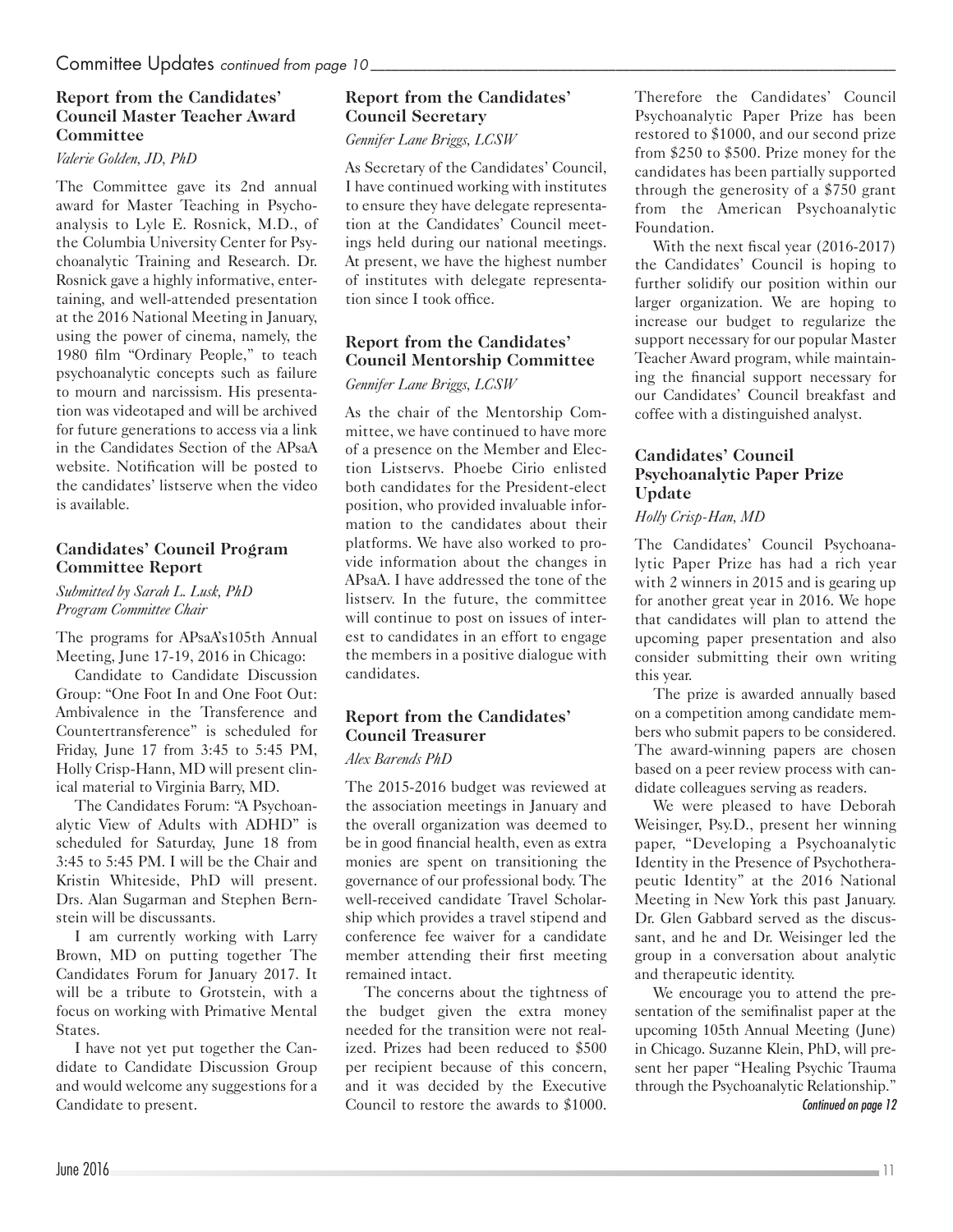### Committee Updates *continued from page 11*

Dr. Stanley Coen, a training analyst who also serves on the JAPA editorial board, will discuss Dr. Klein's paper and engage attendees in a broader conversation about analytic writing and editing. Please plan to attend and bring your own thoughts about psychoanalytic writing!

#### *We are now Accepting Submissions for the 2016 Prize*

We invite candidates to consider submitting their papers for the 2016 prize submissions are due on August 1, 2016. The prize is an exciting opportunity to develop, encourage, and showcase candidates' creativity. For prize winners, it is an important opportunity to be recognized as a candidate writer and have a chance to present your work nationally with experienced writers/editors as discussants.

Any APsaA candidate member is eligible to apply and submit a paper that has not been previously published or submitted for publication, and is no longer than 30 double-spaced pages. If you have recently graduated, you are eligible to submit a paper for the prize anytime during the year following your graduation. We are glad to be able to offer a prize award in 2016 of \$1000 for the first prize and \$500 for the semifinalist. Going forward, we plan to continue with the first-prize winner presenting at the National Meeting in January, and the semifinalist presenting at the Annual Meeting in June. If you have any questions about the paper prize or submission requirements, please email me at hollycrisphan@crisphan.com.

We hope you will plan to attend the Candidates' Council Psychoanalytic Paper Prize presentation at the meeting in Chicago in June and hear Dr. Klein's paper, and we look forward to reading your submissions of your papers for the prize!  $\mathbf{\hat{v}}$ 



*CALL FOR PAPERS* 

# \$1,000 CANDIDATES' COUNCIL **PSYCHOANALYTIC PAPER PRIZE**

The Candidates' Council Psychoanalytic Paper Prize, based on peer review, is awarded annually to the Candidate Member who submits the most outstanding paper on a psychoanalytic subject. A \$500 honorarium will be awarded to the semi-finalist. The winning<br>author will present his/her paper at APsaA's National Meeting in New York (January) and the semi-finalist will present his/her paper at the Annual Meeting (June). The winner is also required to present his/ her paper at a local venue. The winner and semi-finalist may submit their papers for review by JAPA, and if accepted, the paper will be published as the winner or semi-finalist of the Candidates' Council Paper Prize.

Submission Guidelines: In order for a manuscript to qualify, it must be submitted by an APsaA Candidate Member and it must be unpublished and not submitted for publication although it can be based on a paper that was presented at professional meetings. Each manuscript must conform to the Preparation of Manuscripts guidelines outlined by JAPA, with the exception that the length should not exceed 30 double-spaced, typed pages.

Candidate members who have recently graduated are eligible to submit a paper for the award during the year following graduation.

Deadlines and Instructions: Entries must be submitted electronically no later than August 1, 2016. Email one Word document containing the manuscript with all references to the author deleted and email another Word document containing the author's name, email address, address, phone number, and Institute affiliation to:



Holly Crisp-Han, M.D. Chair, Candidates' Council Paper Prize (E) hollycrisphan@crisphan.com